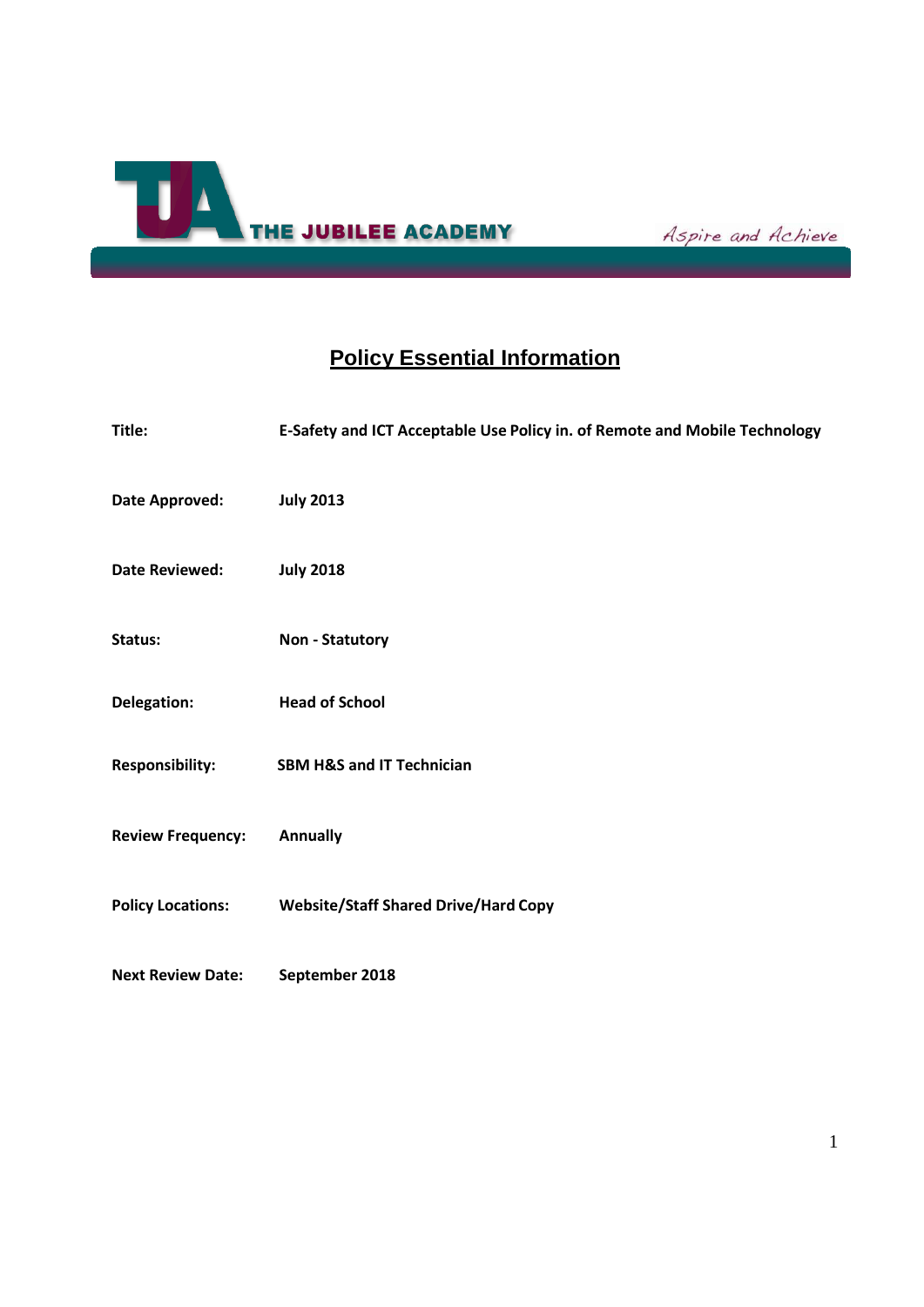

# **E-Safety and ICT Acceptable Use Policy**

#### **Statement of intent**

This policy has been developed to ensure that all adults at The Jubilee Academy are working together to safeguard and promote the welfare of young people.

E-Safety is a safeguarding issue not an ICT issue and all members of the school community have a duty to be aware of e-safety at all times, to know the required procedures and to act on them.

This document aims to put into place effective management systems and arrangements which will maximise the educational and social benefit that can be obtained by exploiting the benefits and opportunities of using ICT, whilst minimising any associated risks. It describes actions that should be put in place to redress any concerns about student welfare and safety as well as how to protect young people and staff from risks and infringements.

The Head of School or, in their absence, the authorised member of staff for e-safety has the ultimate responsibility for safeguarding and promoting the welfare of students in their care.

The purpose of internet use in school is to help raise educational standards, promote student achievement, and support the professional work of staff as well as enhance the school's management information and business administration systems.

The internet is an essential element in 21<sup>st</sup> century life for education, business and social interaction and the school has a duty to provide young people with quality access as part of their learning experience and curriculum.

A risk assessment will be carried out before young people are allowed to use new technology in the school.

#### **Ethos**

- It is the duty of the school to ensure that every student in its care is safe. The same 'staying safe' outcomes and principles outlined in Every Child Matters agenda apply equally to the 'virtual' or digital world;
- Safeguarding and promoting the welfare of students is embedded in the culture of the school and its everyday practice and procedures;
- All staff have a responsibility to support e-Safe practices in school and all students need to understand their responsibilities in the event of deliberate attempts to breach e-safety protocols;
- E-safety is a concern that is not limited to school premises, school equipment or the school day;
- Bullying, harassment or abuse of any kind via digital technologies or mobile phones will not be tolerated and complaints of cyber-bullying will deal with in accordance with the school's policies on behaviour and preventing and responding to bullying;
- Complaints related to child protection will be dealt with in accordance with the school's child protection policy.

# **The Head of School of The Jubilee Academy will ensure that:**

- All staff should be included in E-Safety training. Staff must also understand that misuse of the internet may lead to disciplinary action (as detailed in section 5 of the HR Policies) and possible dismissal;
- A Designated Senior Member of Staff for E-learning /Safety is identified and receives appropriate on-going training, support and supervision and works closely with the Designated Person for Child Protection;

2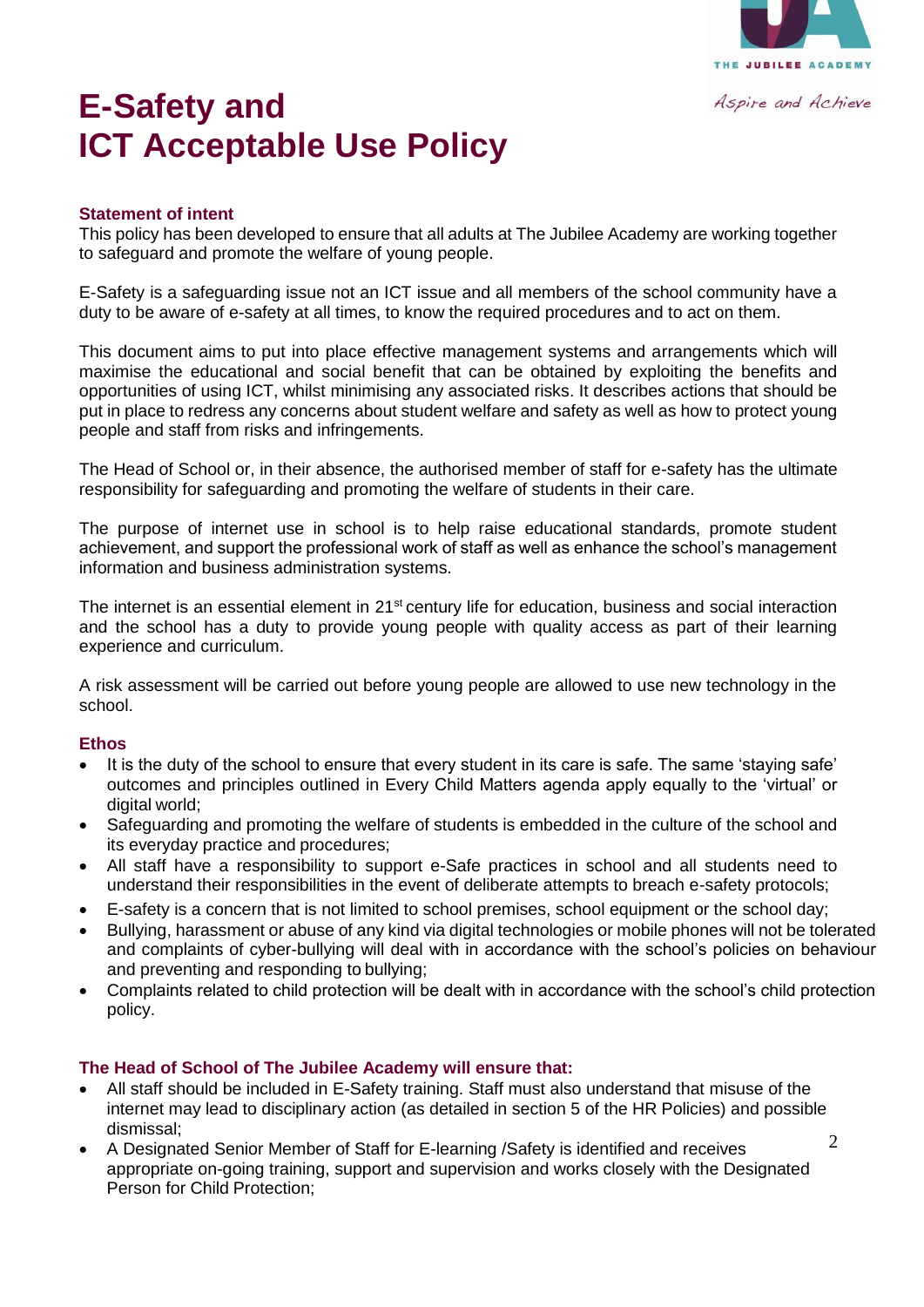- All temporary staff and volunteers are made aware of the school's E-learning /Safety Policy and arrangements;
- A commitment to E-Safety is an integral part of the safer recruitment and selection process of staff and volunteers.

# **The Governing Body will ensure that:**

- There is a senior member of the school's leadership team who is designated to take the lead on elearning/safety within the school;
- This Policy is reviewed as required
- Procedures are in place for dealing with breaches of e-safety and security;
- The Business Continuity plan links to this policy and offers strategic direction for cyber threats
- All staff and volunteers have access to appropriate ICT training.

# **Teaching and learning**

Benefits of internet use for education:

- The internet is a part of the statutory curriculum and a necessary tool for staff and students and it benefits education by allowing access to the world - wide educational resources including art galleries and museums as well as enabling access to specialists in many fields for students and staff;
- Access to the internet supports educational and cultural exchanges between students worldwide and enables students to participate in cultural, vocational, social and leisure use in libraries, clubs and at home;
- The internet supports professional development for staff through access to national developments, educational materials, good curriculum practice and exchange of curriculum and administration data;
- The internet improves access to technical support, including remote management of networks, supports communication with support services, professional associations and colleagues as well as allowing access to, and inclusion in, government initiatives;
- The internet offers opportunities for mentoring students and providing peer support for them and their teachers;
- Students will be educated in the effective use of the internet in research, including the skills of knowledge location, retrieval and evaluation;
- Students will be encouraged to question what they read and to seek confirmation of matters of fact from more than one source. They will be taught research techniques including the use of subject catalogues and search engines and encouraged to question the validity, currency and origins of information. Students will also be taught that copying material is worth little without an appropriate commentary demonstrating the selectivity used and evaluating the material's significance;
- Students will be taught to acknowledge the source of information used and to respect copyright when using internet material in their own work.

# **Managing the internet**

- To control malvertising the school has internet filter installed to ensure computers are not compromised when staff hover on or click on what looks like and advert
- Developing good practice in internet use as a tool for teaching and learning is essential. The School internet access will be designed expressly for student use and will include filtering appropriate to the age of the young people;
- Students will be taught what internet use is acceptable and what is not and be given clear objectives for internet use. Staff will guide students in on-line activities in class that will support the learning outcomes planned for the student's age and maturity;
- Students will be taught what to do if they experience material that they find distasteful, uncomfortable or threatening;
- If staff or students discover unsuitable sites, the URL (address) and content must be reported to the ICT Technician and Senior member of staff;
- The School will ensure that the use of Internet derived materials by staff and students complies with copyright law;
- Students will be taught to be critically aware of the materials they read as well as how to validate information before accepting its validity;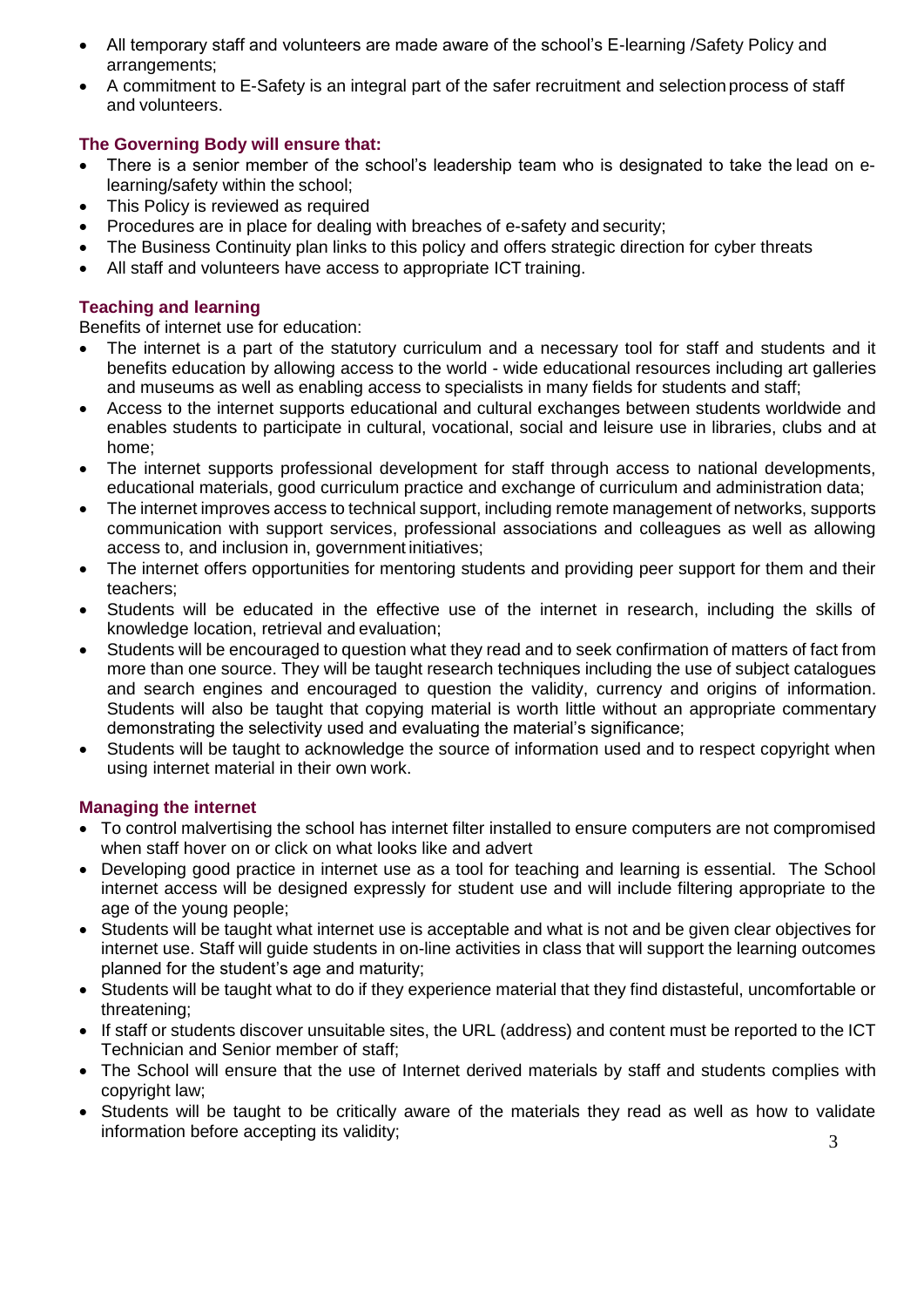# **Managing email**

- The school uses Microsoft Outlook email service which has a spam filter to respond to spam
- All staff must read and sign a copy of the Safe Working Practice Agreement Safeguarding Students and Young People and school's 'Acceptable Use of ICT Resources' document before being allowed controlled access to this email service
- Personal e-mail or messaging between staff and students should not take place;
- Staff must use the School e-mail address if they need to communicate with students about their School work e.g. study leave, course work and only fully trained e-mentors should contact students via email and only ever using the appropriate medium through 'ESchools';
- Students and staff may only use approved e-mail accounts on the school system and students must inform a member of staff immediately if they receive an offensive e-mail;
- Students must not reveal details of themselves or others in any e-mail communication or by any personal web space such as an address, telephone number and must not arrange meetings with anyone;
- Access in School to external personal e-mail accounts may be blocked;
- Excessive social email use can interfere with learning and will be restricted;
- The forwarding of chain letters is not permitted;
- Incoming email should be monitored, and attachments should not be opened unless the author is known to minimise threat to viruses and phishing emails
- Training on induction and Esafety training provide staff with continuous guidance
- Email best practice guidance available to all staff

# **Managing website content**

- Editorial guidance will ensure that the school's ethos is reflected in the website, information is accurate, well presented and personal security is not compromised. Care will be taken to ensure that all information is considered from a security viewpoint including the use of photographic material;
- Photographs of students and teachers will not be used without the written consent of the student's parents/carers in line with the GDPR;
- The point of contact on the school website will be the school address, School email and telephone number. Staff or students' home information will not be published;
- The Head of School or nominated person will have overall editorial responsibility and ensure that all content is accurate and appropriate;
- The website will comply with the school's guidelines for publications and parents/carers will be informed of the school policy on image taking and publishing;
- Use of site photographs will be carefully selected so that any students cannot be identified, or their image misused;
- The names of students will not be used on the website, particularly in association with any photographs;
- Work will only be used on the website with the permission of the student and their parents/carers;
- The copyright of all material must be held by the school or be attributed to the owner where permission to reproduce has been obtained;
- Students will be taught to consider the thoughts and feelings of others when publishing material to websites and elsewhere. Material which victimises or bullies someone, or is otherwise offensive, is unacceptable and appropriate sanctions will be implemented.

# **Managing Information held**

- The school conducts regular information audits to gain a clear and common understanding of the range of information assets it holds and those that are critical to business and ensure GDPR compliance.
- The school's information management of records policy offers further guidance on managing information
- Personal data sent over the network will be encrypted or otherwise secured.

# **Digital and video images**

- When using digital images, staff should inform and educate students about the risks associated 4with the taking, use, sharing, publication and distribution of images. In particular they should recognise the risks attached to publishing their own images on the internet e.g. on social networking sites.
- Staff are allowed to take digital/video images, using school equipment, to support educational aims,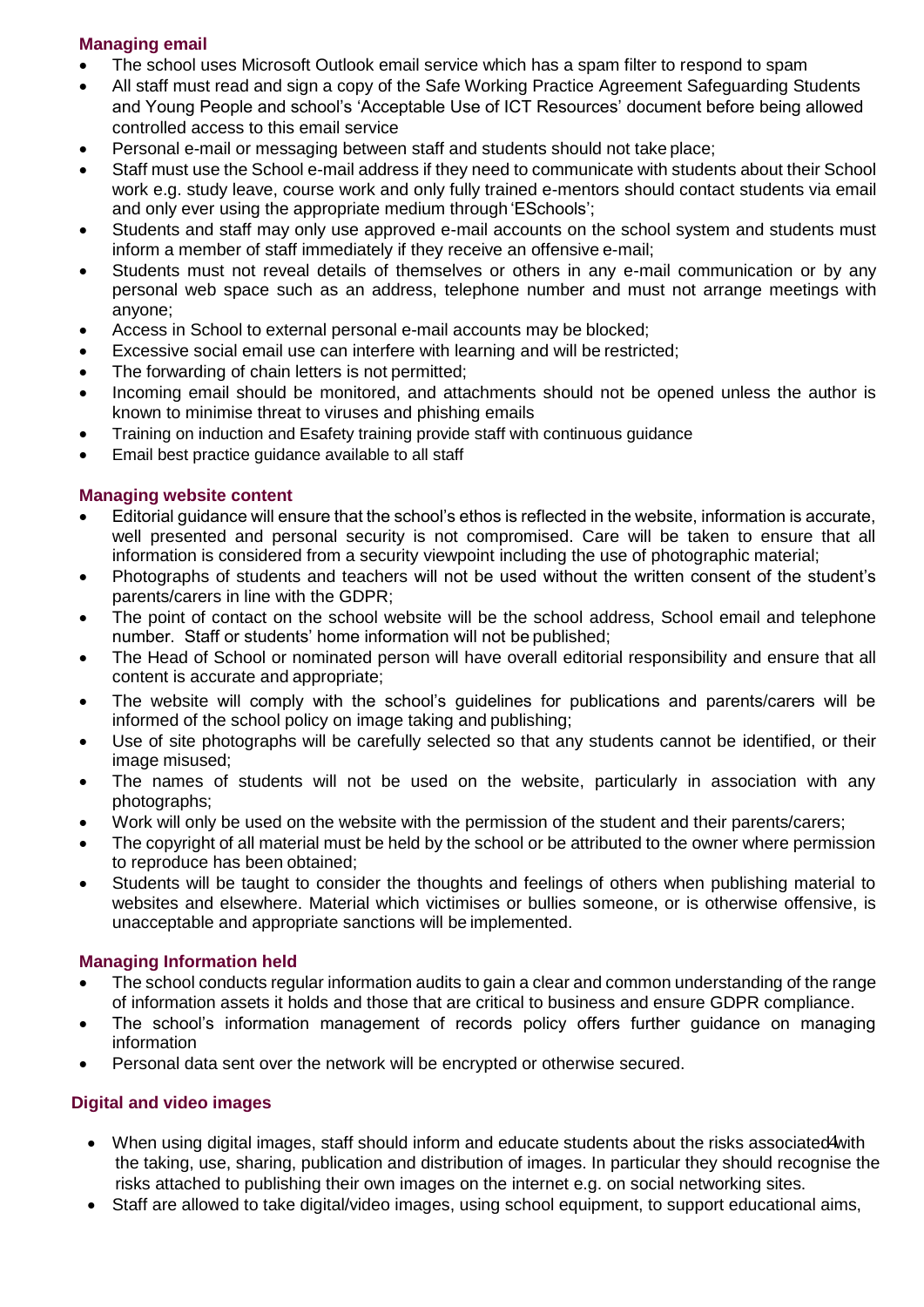but must follow school policies concerning the sharing, distribution and publication of those images.

- Care should be taken when taking digital / video images that students are appropriately dressed and are not participating in activities that might bring the individuals or the school into disrepute.
- Students must not take, use, share, publish or distribute images of others without their permission
- Photographs published on the website, or elsewhere that include students will be selected carefully and will comply with good practice guidance on the use of such images.
- Students' full names will not be used anywhere on a website or blog, particularly in association with photographs.
- The Jubilee Academy will not use publically or externally images of students whose parents or carers have not explicitly given their permission to do so.
- Staff must report any concerns relating to any inappropriate or intrusive photography to the Designated Safeguarding Lead.
- Staff must not use any images that are likely to cause distress, upset or embarrassment.
- Photographs taken by staff on school visits may be used in the curriculum and displayed within the school or at parents' evenings to illustrate the work of the school except in cases where the parent/carer has opted their child out.

# **Social networking and chat rooms**

- The School will control access to moderated social networking sites and educate students in their safe use;
- Students will not access social networking sites e.g. 'Instagram', 'Facebook' or 'Twitter' on site;
- Students will be taught the importance of personal safety when using social networking sites, chat rooms and forums;
- Students will not be allowed to access public or unregulated chat rooms or forums;
- Students will only be allowed to use regulated educational chat environments and use will be supervised;
- Newsgroups will be blocked unless an educational need can be demonstrated;
- Students will be advised to use nick names and avatars when using social networking sites off site;
- Staff will not exchange social networking addresses or use social networking sites to communicate with students or parents;
- Should special circumstances arise where it is felt that communication of a personal nature between a member of staff and a pupil/parent is necessary, the agreement of a senior manager should always be sought first, and language should always be appropriate and professional.
- The School has a full Social media and networking policy that all staff must familiarize themselves with.

# **Mobile phones and electronic devices**

- We advise against bringing mobile phones to school. All student mobile phones and other electronic devices are collected every morning and stored safely until end of day when they are returned to students
- The sending of abusive or inappropriate text messages or files by Bluetooth or any other means is forbidden and will be dealt with in accordance with the school's behaviour and preventing and responding to bullying policies;
- Students are not permitted to use the cameras in their mobile phones at any time;
- Staff will be issued with a school mobile phone where contact with students is necessary;
- iPads provided to staff must be used in accordance with the school Acceptable use policy both within school and outside;
- iPads provided to staff are done so to be used for work/educational purposes only and thus all apps installed should be appropriate for use in school;
- iPads for students should go through the school's web filtering so as to monitor use and help prevent students accessing inappropriate material;
- Where photos are to be taken of activities involving students a school issued technology should be used rather than personal technology;
- Staff will be issued with an iPad to support Teaching and Learning and/or duties associated with a staff member's job description.
- All Ipads are pass code protected and linked to an iCloud account tracking system in case of theft or loss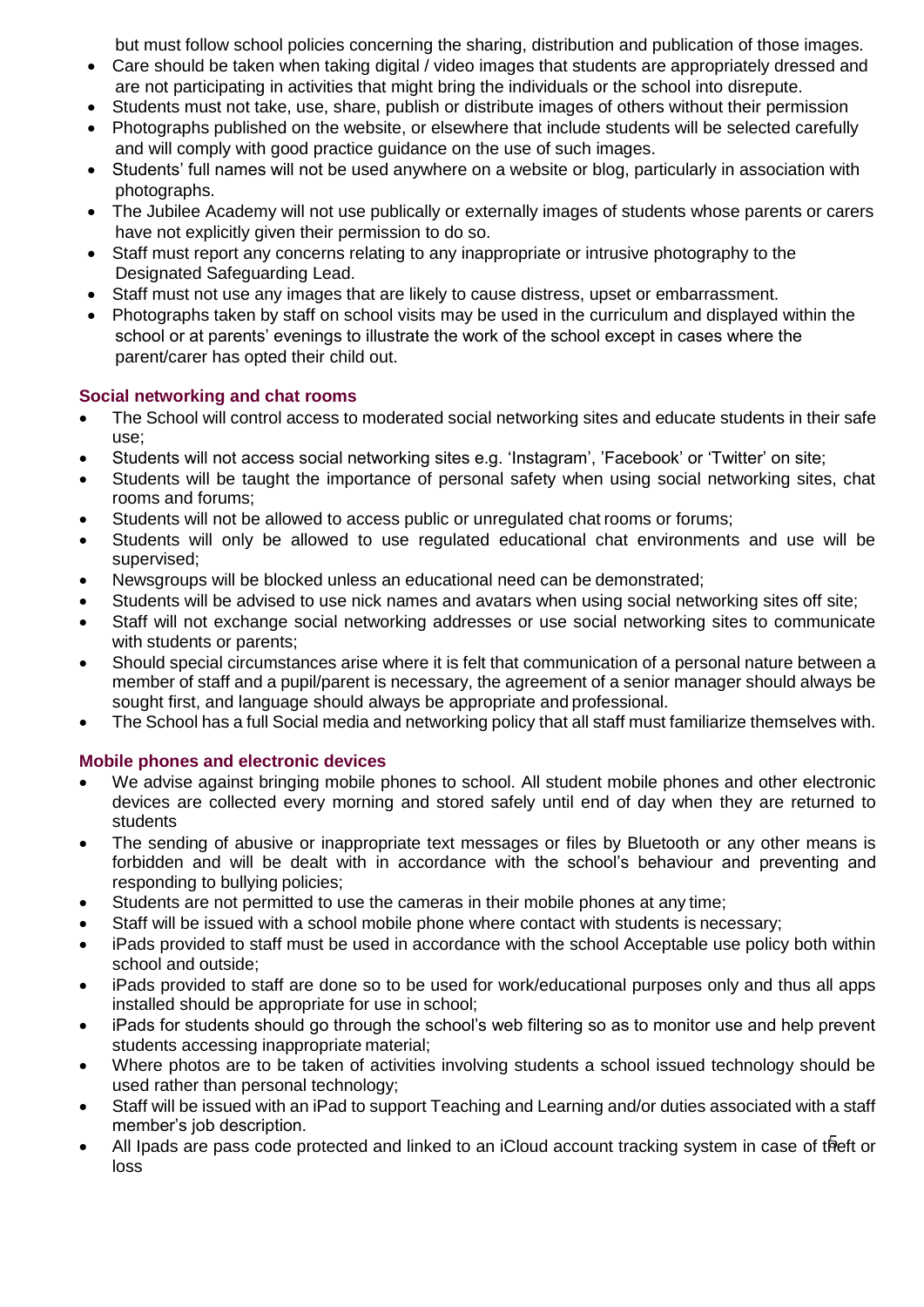# **Cyber Security**

This policy section outlines the school's guidelines and provisions for preserving the security of our data, technology infrastructure and systems to protect against malicious cyber-attacks/crime that can steal, damage or destroy information.

The more we rely on technology top collect, store and manage information the more vulnerable we become to sever data breaches. Human errors, hackers and system malfunctions could cause great financial damage and may jeopardise the school's reputation.

All staff must read and sign a copy of the Safe Working Practice Agreement Safeguarding Students and Young People and school's 'Acceptable Use of ICT Resources' document to confirm they have both read this policy and before being allowed controlled access to the ICT infrastructure.

For this reason, we have implemented the following security measures in accordance the DfE Cyber Security checklist for Academy Trusts <https://www.gov.uk/guidance/academies-guide-to-reducing-any-risk-of-financial-irregularities>

The school will regularly review of this checklist and update this policy as required to ensure that the school has a clear understanding of cyber threats and vulnerabilities.

# **Authorising internet access**

- All staff must read and sign a copy of the Safe Working Practice Agreement Safeguarding Students and Young People and school's 'Acceptable Use of ICT Resources' document before being allowed controlled access to this internet.
- Any staff not directly employed by the school will be asked to sign the school's 'Acceptable Use of ICT Resources' document before being allowed limited internet access from the school site;
- The School will maintain a current record of all staff and students who are allowed access to the school's ICT systems.
- The school will maintain a record of students whose parents/carers have specifically requested that their child be denied internet or e-mail access;
- Parents/carers will be asked to sign and return the school's form stating that they have read and understood the School's 'Acceptable Use' document and give permission for their child to access ICT resources;
- Staff will supervise access to the internet from the school site for all students.

# **User Education and awareness**

It is essential that teachers and other adults working at the school are confident about using the internet in their work and should be given opportunities to discuss issues and develop appropriate teaching strategies.

All staff are governed by the terms of this policy and will be provided with a copy and its importance explained. All new staff will be given access to a copy of the policy during their induction.

Staff development in safe and responsible use of the internet and email will be provided as required. Staff will be aware that internet use will be monitored and traced to the original user. Discretion and professional conduct is essential. Senior managers will supervise members of staff who operate the monitoring procedures.

# **Filtering, and monitoring systems**

- The School will work in partnership with parents/carers, the DfE, partners and the Internet Service Provider to ensure appropriate filtering and systems are implemented to protect students and staff and that these are reviewed and improved regularly;
- These systems will ensure that there are effective anti-malware defenses in place across all business<br>timetias at that have in built automatic according facilities at regular interval of the day such that any functions that have in built automatic scanning facilities at regular interval of the day such that any changes can be made as a result of monitoring results
- If staff or students discover unsuitable sites, the URL and content must be reported to the ICT Technician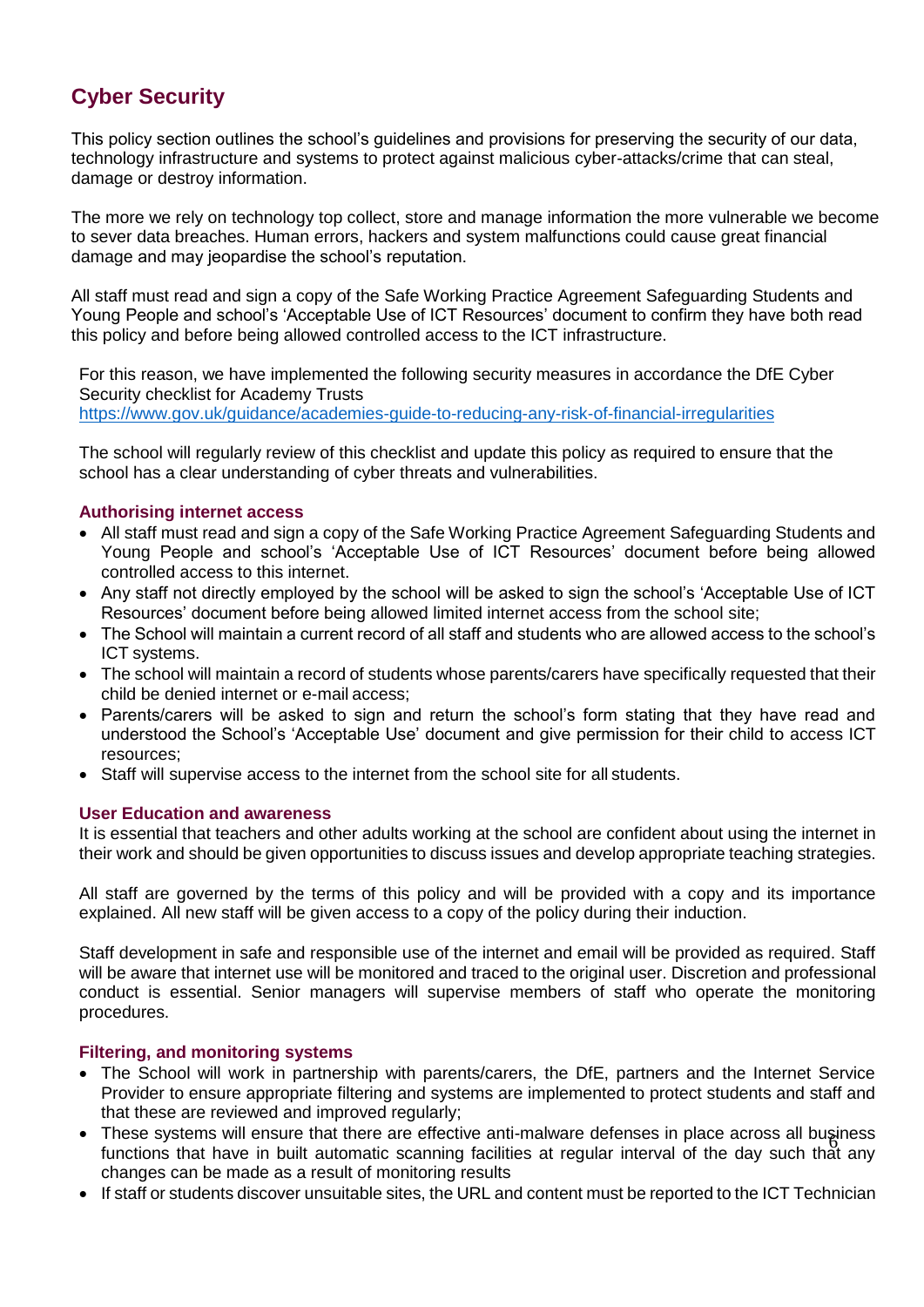and Senior member of staff;

- Any material the School deems to be unsuitable or illegal will be immediately referred to the Internet Watch Foundation [\(www.iwf.org.uk\)](http://www.iwf.org.uk/);
- Regular checks by Senior Staff will ensure that the filtering methods selected are appropriate, effective and reasonable;
- Filtering methods will be age and curriculum appropriate.
- Filtering will provide a safe environment for students to learn in whilst also avoiding "over blocking"

# **Backups and Anti-Virus software**

- All content that is saved to a shared or personal drive located on a server is backed up to a local server regularly;
- The local backup server regularly replicates backups to a secure datacenter hosted by European Electronique;
- All computers in the school have an anti-virus program (System Centre Endpoint Protection) with real time scanning installed to prevent any damage or data loss caused by malicious files or programs;
- The anti-virus software ensures that there are effective anti-malware defenses in place across all business functions that have in built automatic scanning facilities at regular interval of the day such that any changes can be made as a result of monitoring results

# **Removable media controls**

• USB sticks and hard drives carry a huge risk of infection, so they should not be used on site at any time. If you feel there is an extreme circumstance in which a USB needs to be used you need to speak with ICT to have it scanned and approved before EVERY use, even if it has been scanned multiple times before.

# **Information risk management regime**

Emerging technologies offer the potential to develop teaching and learning tools but need to be evaluated to assess risks, establish the benefits and to develop good practice. The senior leadership team should be aware that technologies such as mobile phones with wireless internet access can bypass school filtering systems and allow a new route to undesirable material and communications.

In common with other media such as magazines, books and video, some material available through the Internet is unsuitable for students. The school will take all reasonable precautions to ensure that users access only appropriate material. However, due to international scale and linked nature of Internet content, it is not always possible to guarantee that unsuitable material may never appear on a school computer. The school cannot accept liability for the material accessed, or any consequences of Internet access.

- The school has an Esafety risk assessment to identify, assess and minimise risks, which is reviewed regularly by senior management representation and safeguarding governor to ensure appropriate governance engaged with risk mitigation processes. This then feeds into the Esafety staff training programme to cover secure use of systems.
- A Data Protection Impact Assessment (DPIA) will be conducted by the Data Protection Officer on any new emerging technologies that are likely to result in a high risk to individuals.
- The use of computer systems without permission or for inappropriate purposes could constitute a criminal offence under the Criminal Misuse Act 1990 and will be dealt with accordingly.

The "Three C's" (Content, Contact and Conduct) will be employed to determine and minimize risks associated with use of technologies with online access.

|                                           | <b>Commercial</b>              | <b>Aggressive</b>          | <b>Sexual</b>                                  | <b>Values</b>                            |        |
|-------------------------------------------|--------------------------------|----------------------------|------------------------------------------------|------------------------------------------|--------|
| <b>Content</b><br>(child as<br>recipient) | Adverts<br>Spam<br>Sponsorship | Violent/hateful<br>Content | Pornographic or<br>unwelcome<br>sexual content | <b>Bias</b><br>Racist<br>Misleading info |        |
|                                           | Personal info                  |                            |                                                | or advice                                | $\tau$ |
| <b>Contact</b>                            | Tracking                       | Being Bullied,             | Meeting                                        | Self-harm                                |        |
| (child as                                 | Harvesting                     | harassed or                | strangers                                      | Unwelcome                                |        |
| participant)                              | personal info                  | stalked                    | Being groomed                                  | persuasions                              |        |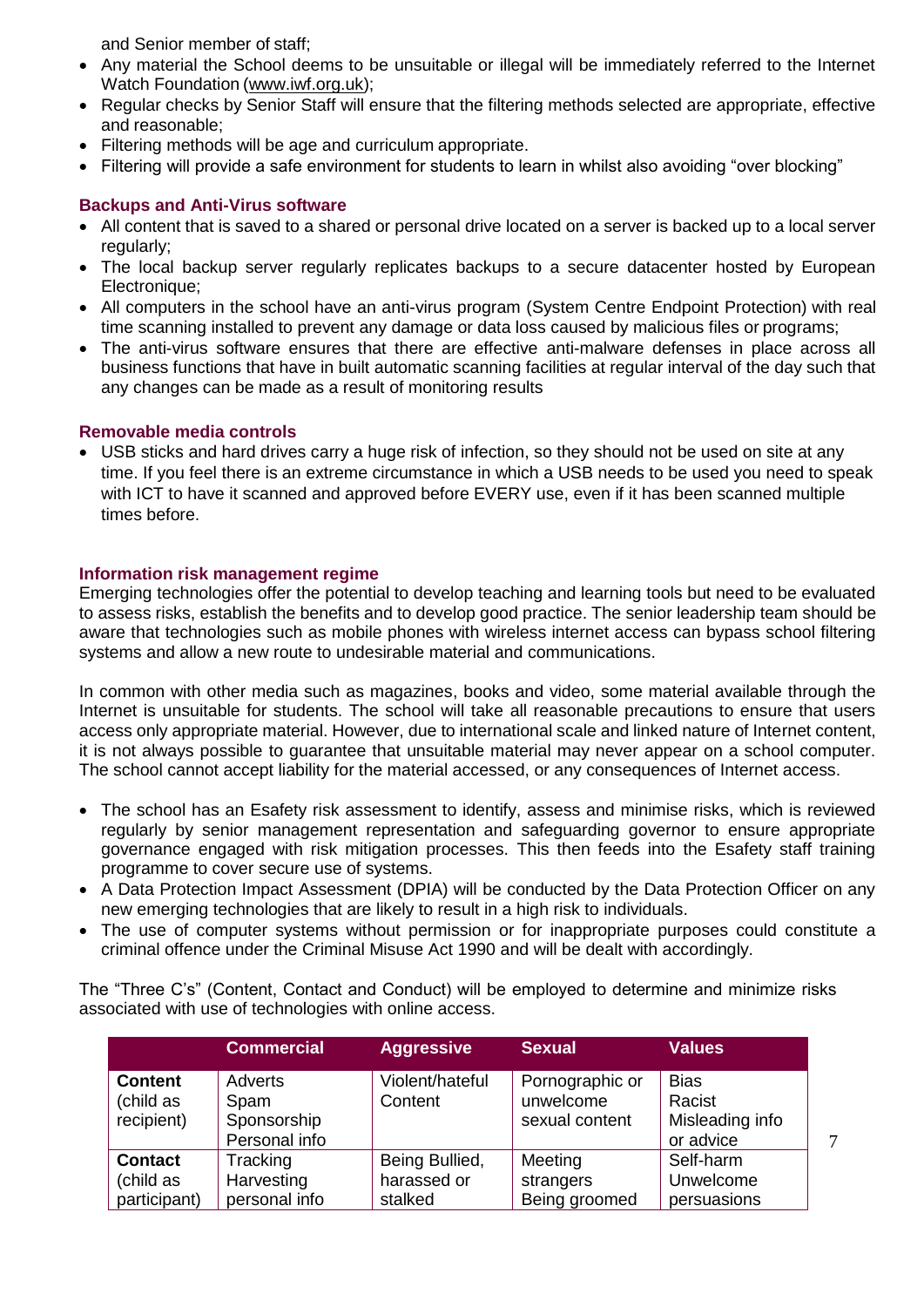| <b>Conduct</b><br>(child as<br>actor) | Illegal<br>downloading<br>Hacking<br>Gambling<br><b>Financial scams</b><br>Terrorism | Bullying or<br>harassing<br>another | Creating and<br>uploading<br>inappropriate<br>material | Providing<br>misleading<br>info/advice |
|---------------------------------------|--------------------------------------------------------------------------------------|-------------------------------------|--------------------------------------------------------|----------------------------------------|
|---------------------------------------|--------------------------------------------------------------------------------------|-------------------------------------|--------------------------------------------------------|----------------------------------------|

- The Head of School will ensure that the E-Safety Policy is implemented and compliance with the policy is monitored. Access to any websites involving gambling, games or financial scams is strictly forbidden and will be dealt with accordingly.
- Rules for Internet access will be posted in all rooms where computers are used.
- Responsible Internet use, covering both school and home use, will be included in the SMSC curriculum. Students will be instructed in responsible and safe use before being allowed access to the Internet and will be reminded of the rules and risks before any lesson using the Internet.
- Students will be informed that internet use will be closely monitored, and that misuse will be dealt with appropriately.

# **Maintaining user privileges**

The school has effective account management processes with limited on privileged accounts that are monitored and controlled by the School Business Manager in partnership with the ICT Technician.

Users will be given appropriate and controlled access both data and administrative controls as is deemed necessary for them to conduct their job specific duties, based on their potential needs and risks of misuse.

Locks are in place on user accounts after multiple failed attempts to login to account and automatic lock outs of accounts when not in use for a specified time

# **Secure Configuration and Password Security**

The school has a system inventory. All devices require a password/ pass code protection. Computers are set up from one defined image with security features preinstalled. This allows for automatic security patches to be applied

Password security is a crucial part of e-Safety. In order to make sure a high level of password security is attained; The Jubilee Academy enforces a set of complexity requirements and rules that are set via group policy.

These requirements state and enforce that passwords must:

- Not contain the user's account name or parts of the user's full name that exceed two consecutive characters
- Be at least seven characters in length
- Contain characters from three of the following four categories:
	- English uppercase characters (A through Z)
	- English lowercase characters (a through z)
	- Base 10 digits (0 through 9)
	- Non-alphabetic characters (for example, \$, #, %)
- Be changed every 90 days

# **Reporting and Recording Misuse**

The Jubilee Academy has a clear process for reporting misuse of the school's ICT. In the case of an incident any witnesses are to report the incident to the e-safety lead and the ICT Technician. An Esafety form will need to be filled out and statements will be taken. Appropriate action and sanctions, if any, will then be taken/enacted.

8 Once a report is completed it will be logged anonymously in the TJA e-Safety Concern Log and any changes that are implemented as a result of the incident will also be noted.

Unapproved system utilities and executable files will not be allowed in students' work areas or attached to e- mails. The ICT technician will ensure that the system has the capacity to deal with increased traffic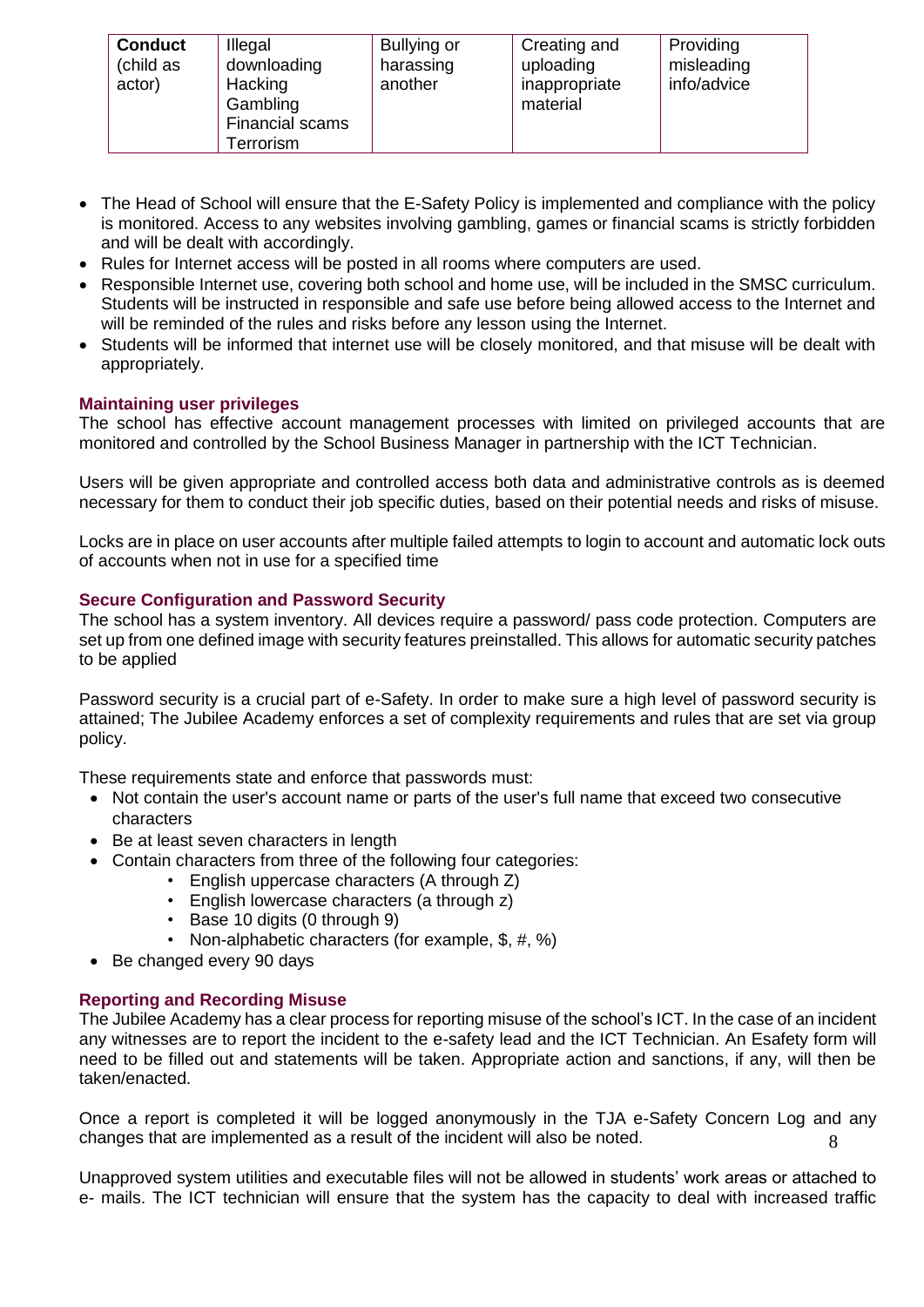caused by Internet use.

Parents/carers and students will work in partnership with the school staff to resolve any issues. As with issues to do with substance misuse, there may be occasions when the school must contact the police. If appropriate, early contact should be made to discuss strategies and preserve possible evidence.

Sanctions for misuse may include any or all of the following:

- Interview/counseling by an appropriate member of staff;
- Informing parents/carers;
- Removal of internet access for a specified period of time, which may ultimately prevent access to files held on the system, including examination coursework;
- Exclusion;
- Referral to the police.

# **Incident management**

The School's Business Continuity plan provides an incident and response disaster recovery capability with suitably trained staff

There are incident response management plans are in place in the event of any threat for critical ICT system and services for the school including fraud, which are tested annually on a rolling basis.

# **Network Security**

The School works in partnership the Internet Service Provider to ensure the network perimeter is managed with robust filter controls

This is tested by regular use which monitored and reported in case of an incident that can be rectified immediately to ensure the network is completely protected against any threats.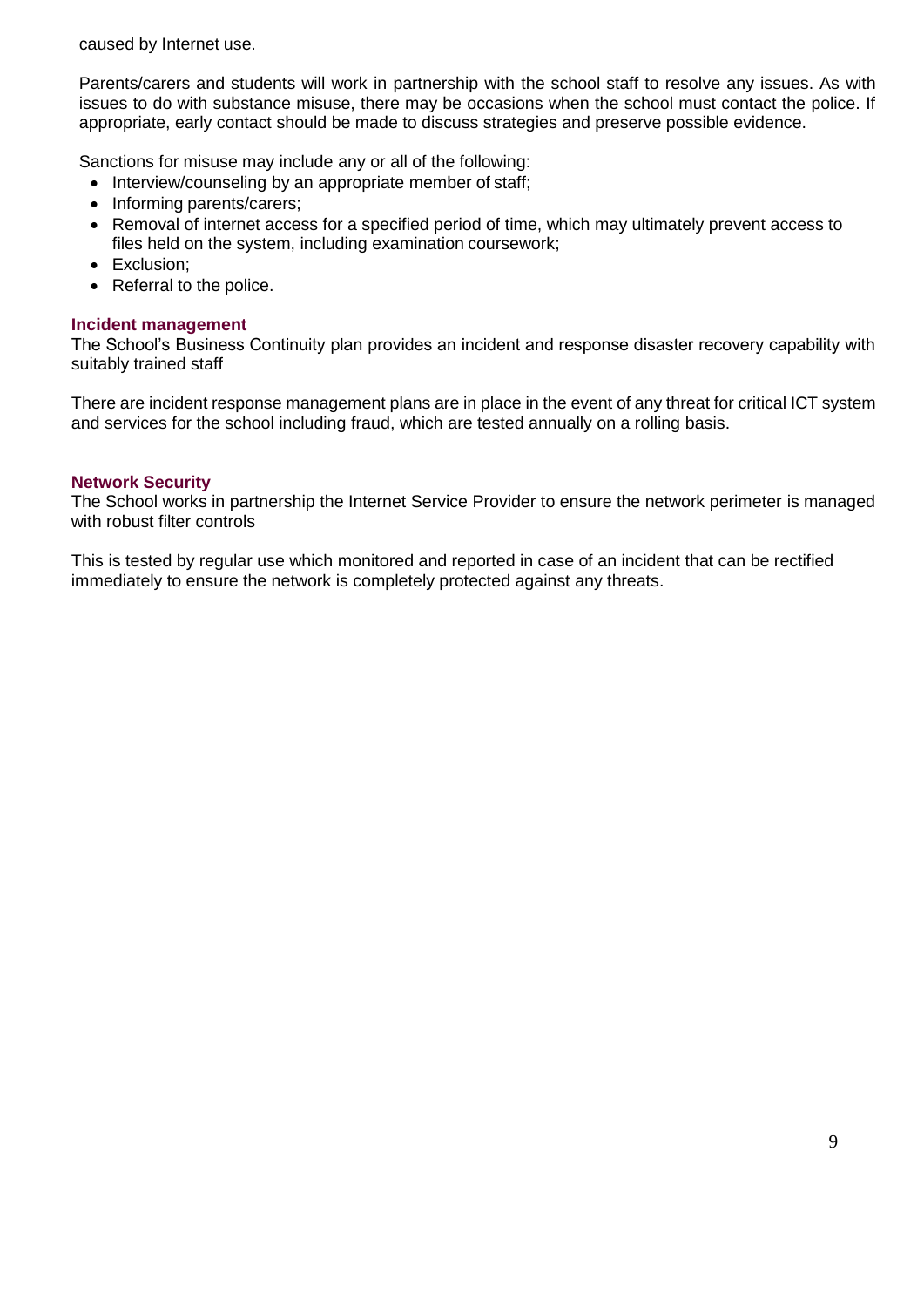# **Risks Associated with Remote Access**

As with all use of technology, there are risks associated with the use of remote access. These risks include but are not limited to:

- Damage or loss of equipment
- Loss of data
- Misuse of data or information both intentional and unintentional
- Theft of data or information both intentional and unintentional
- Potential legal action against the School or individuals as a result of information loss or misuse.
- Potential sanctions against the School or individuals imposed by the Information Commissioner's Office as a result of information loss or misuse.
- Unauthorised access to confidential information
- Virus or malware infection

# **Responsibilities of Staff**

When using remote access, staff MUST follow these guidelines:

- Staff must not use public computers for remote access and should only use their own personal equipment or school provided equipment
- Staff must only use remote access when in a safe and secure environment
- Staff must never leave a device unattended whilst logged into remote access
- Staff must always log out of remote access when finished or when taking an extended break.
- Staff are expected to act as they would on school grounds: remote access is a professional environment and staff should conduct themselves as such when logged on.
- Staff must keep their passwords secure. Passwords must never be given out to someone else (whether employed by TJA or not) and nobody but the person signed in should use remote access
- Passwords should be memorable enough that they do not need to be written down(as this is prohibited) but also secure enough that nobody could guess it
- Staff must never use remote access when logged in as somebody else
- Staff must always make sure the device being used to connect to remote access has an up to date anti-virus to protect the school system from infection.
- Do not install programs on the remote desktop, if you need a program installed please speak to ICT
- Staff must not download confidential information from the school systems via remote access to a personal device or to any device other than school issued equipment
- Staff must always adhere to the E Safety and Acceptable Use of ICT Policy when using remote access.
- Staff will receive training and guidance on best practice when using remote access and be required to sign to agree to abide by the guidelines to use the remote access system responsibly and for work purposes only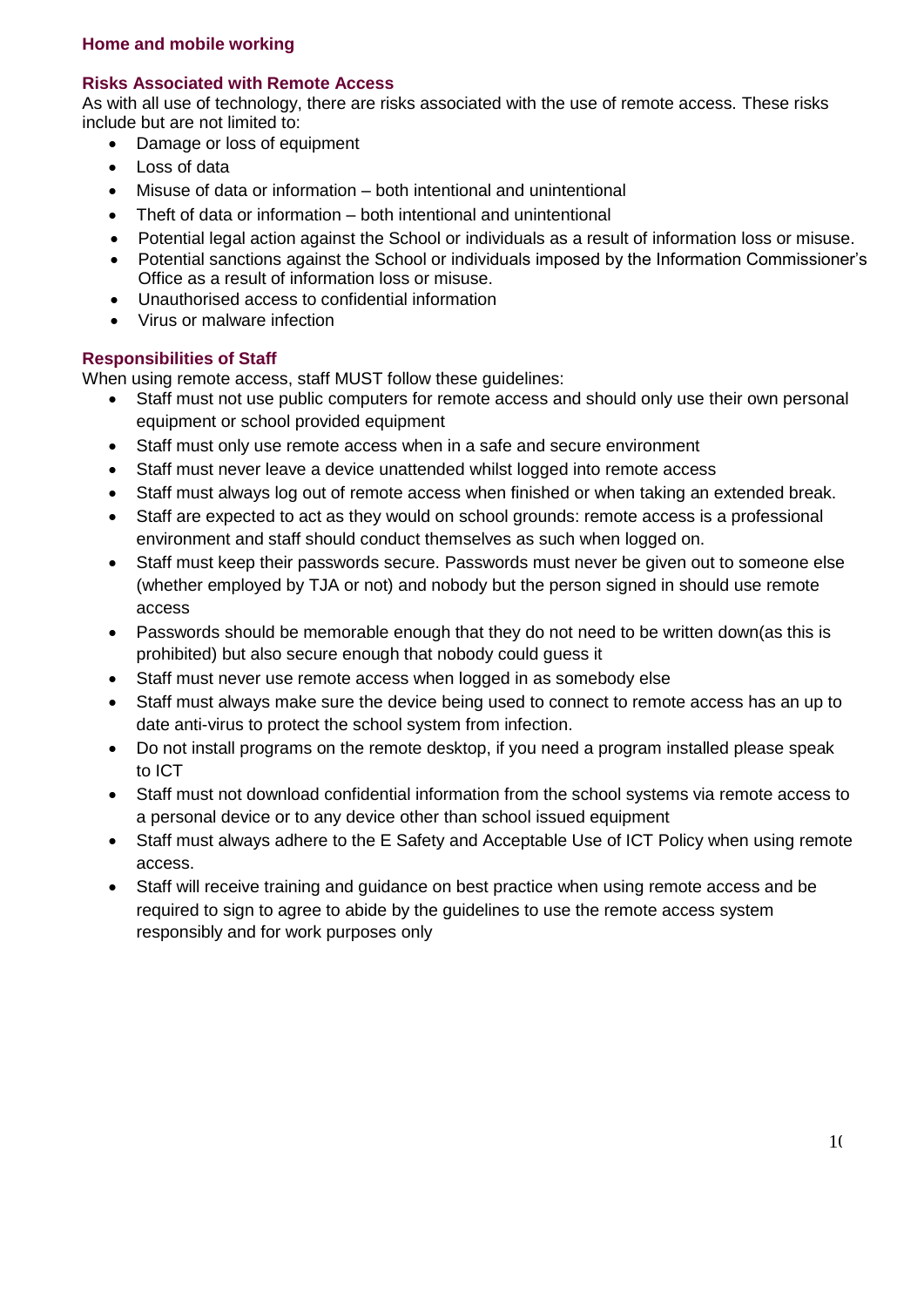# **Mobile Devices – School tablets and laptops**

# **1. What strategies are there in place for preventing damage, theft and loss?**

# **All mobile devices**

- Marked as TJA property with security sticker.
- When purchased they are added to a spreadsheet inventory which lists all the devices owned by the school, who has possession of those devices, their ID number and the Serial Number of the device.
- A check is done on every device each time it is given out and upon return. When students use laptops, the staff member supervising is given a sheet which details any prior damage and leaves room for the recording of names of students who use each laptop.
- Clear guidelines are given to staff half termly in regards to the booking, monitoring and care of mobile devices.

#### **Students**

- All tablets are given to students in a protective hard book covering to protect the tablet when in use.
- All students and their parents sign an acceptable use before they are given a tablet or a laptop to use. This contract explains how students need to look after the tablet and their liability should the tablet be damaged.
- On receiving their device all students are given training on how to maintain and look after their tablet.

#### **Staff**

- All Staff tablets are given in a protective case; laptops, when taken off site, are given in a protective bag.
- All Staff sign the ICT Acceptable agreement when they are given a tablet or laptop which explains what they need to do to look after their device.

# **2. What strategies are in place for monitoring the condition of the mobile devices?**

• The finance department carries out a regular audit of the staff devices and asks a sample of staff to bring in their device so that they can be checked.

# **3. What happens if a mobile device is lost or damaged**

#### **Students**

- Parents are informed via a phone call and a letter.
- If a device requires a replacement part due to damage caused when in the child's care parents are charged the cost to replace the part (Exceptions may be given based on the financial situation of the family involved)
- If a device is damaged beyond repair or is lost when in the child's care parents are charged the cost to replace the device (Exceptions may be given based on the financial situation of the family involved

#### **Staff**

- The Head of Department is informed.
- Payment of the insurance excess is taken from the departmental budget.

# **4. What happens if a mobile device is accidentally damaged or not working**

#### **Students**

• Staff notify the IT technician via email and on any sheets provided with the device. The device is checked, then if damaged/broken, logged on the inventory as damaged/broken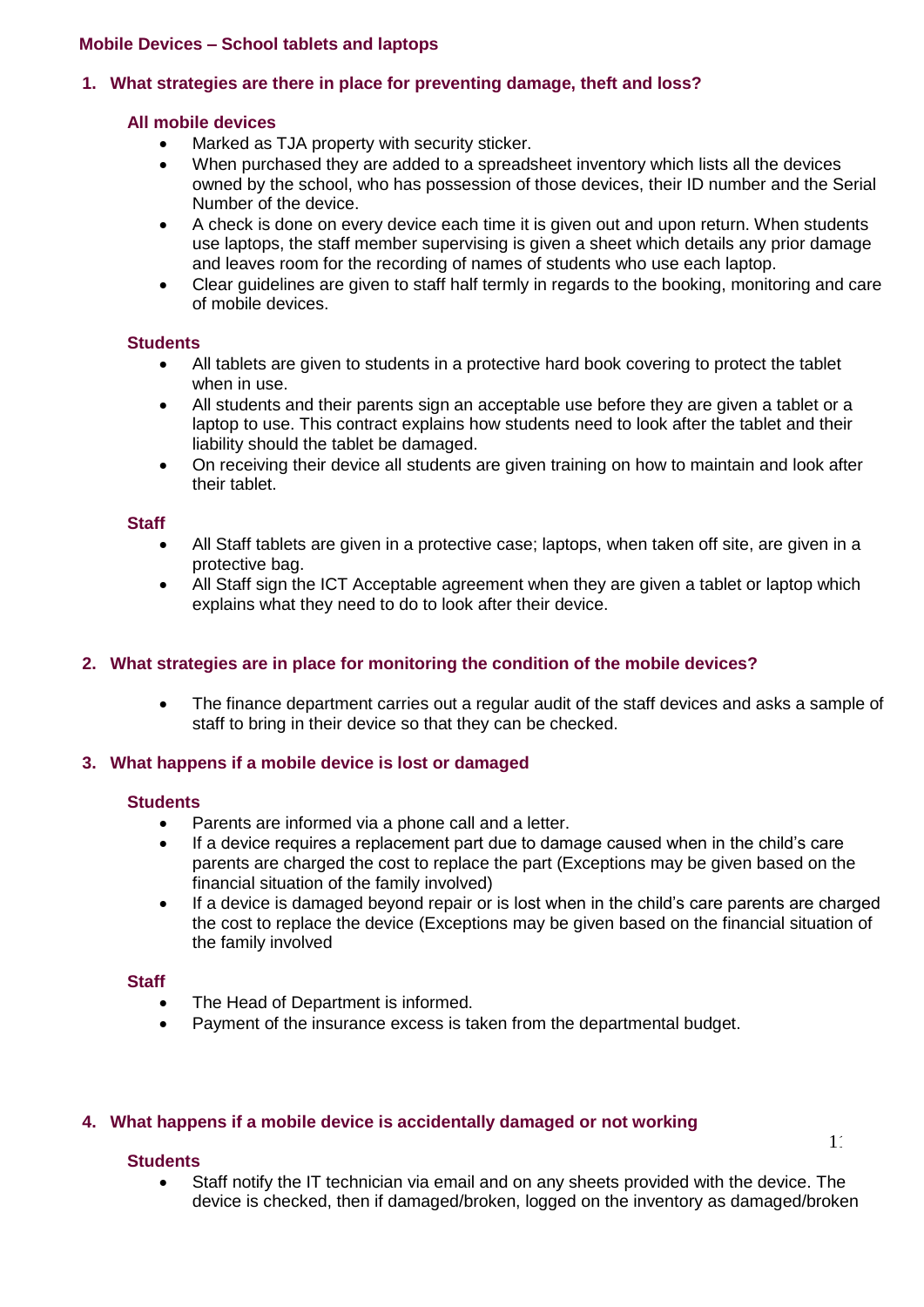- IT will attempt to fix the device
- If the tablet cannot be repaired by the IT technician, parents are informed via a phone call and a letter
- Parents are asked to contribute £20 toward the insurance excess.
- Finance are informed and a payment option is set up.

# **Staff**

- Staff take the device to the IT technician who will attempt to repair.
- If the device cannot be repaired by the IT technician, the Head of Department is informed and the insurance excess is taken from the staff/departmental budget.

# **Monitoring, evaluation and review**

The effectiveness of this policy is regularly monitored through the school's self-evaluation schedule.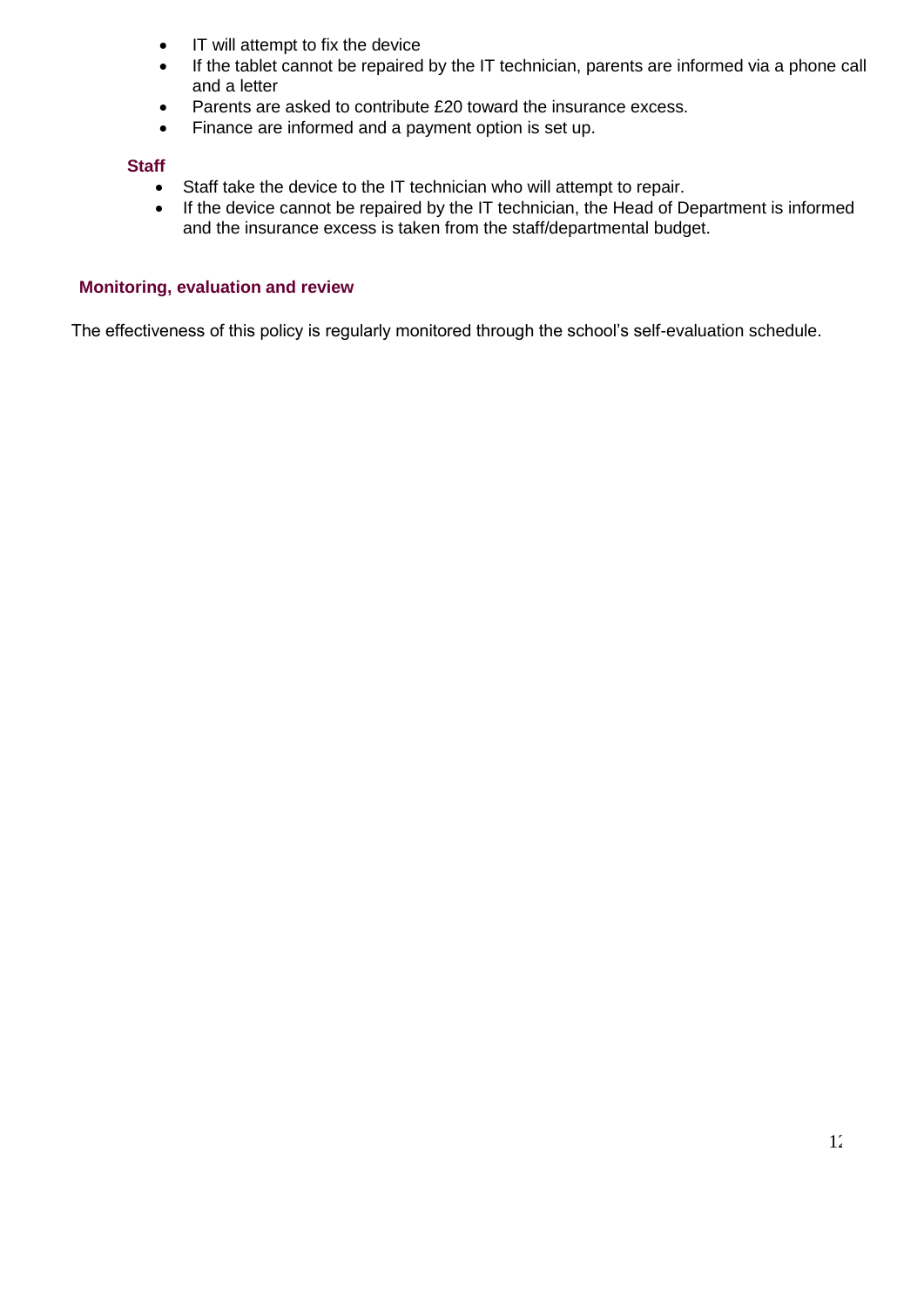# **E-safety incident report form**



*This form should be kept on file and a copy emailed to The Jubilee Academy's e-safety officer at [m.boothe@thejubileeacademy.org.uk](mailto:m.boothe@thejubileeacademy.org.uk) and [a.goodenough@thejubileeacademy.org.uk](mailto:a.goodenough@thejubileeacademy.org.uk)*

# **Details of incident**

|                                                                                                                                                                                                                                                                                                                                                                                                                        | Date happened: Date reported: Date reported:                               |  |  |  |
|------------------------------------------------------------------------------------------------------------------------------------------------------------------------------------------------------------------------------------------------------------------------------------------------------------------------------------------------------------------------------------------------------------------------|----------------------------------------------------------------------------|--|--|--|
| Time happened: ______________________                                                                                                                                                                                                                                                                                                                                                                                  |                                                                            |  |  |  |
|                                                                                                                                                                                                                                                                                                                                                                                                                        |                                                                            |  |  |  |
| If not reported, how was the incident identified? ______________________________                                                                                                                                                                                                                                                                                                                                       |                                                                            |  |  |  |
| Where did the incident occur?<br>□ In school setting<br>□ Outside school setting                                                                                                                                                                                                                                                                                                                                       |                                                                            |  |  |  |
| Who was involved in the incident?                                                                                                                                                                                                                                                                                                                                                                                      | $\Box$ child/young person $\Box$ staff member $\Box$ other (please specify |  |  |  |
| Type of incident:<br>$\Box$ bullying or harassment (cyber bullying<br>□ deliberately bypassing security or access<br>$\Box$ hacking or virus propagation<br>$\Box$ racist, sexist, homophobic religious hate material<br>$\Box$ terrorist material<br>$\Box$ drug/bomb making material<br>$\Box$ child abuse images<br>$\Box$ on-line gambling<br>$\Box$ pornographic material<br>$\Box$ illegal pornographic material | $\Box$ other (please specify) $\Box$                                       |  |  |  |

# **Nature of incident**

| <b>Deliberate access</b><br>$\Box$                                                                                                                                                 |
|------------------------------------------------------------------------------------------------------------------------------------------------------------------------------------|
| Did the incident involve material being;<br>$\Box$ printed $\Box$ shown to others<br>$\Box$ created $\Box$ viewed<br>$\Box$ transmitted to others $\Box$ distributed               |
| Could the incident be considered as;<br>$\Box$ breach of AUP<br>$\Box$ cyber bullying<br>$\Box$ grooming<br>∣□ harassment                                                          |
| <b>Accidental access</b>                                                                                                                                                           |
| Did the incident involve material being;<br>$\Box$ shown to others<br>$\Box$ viewed<br>$\Box$ printed<br>l□ created<br>$\Box$ distributed<br>$\mid$ $\sqcap$ transmitted to others |